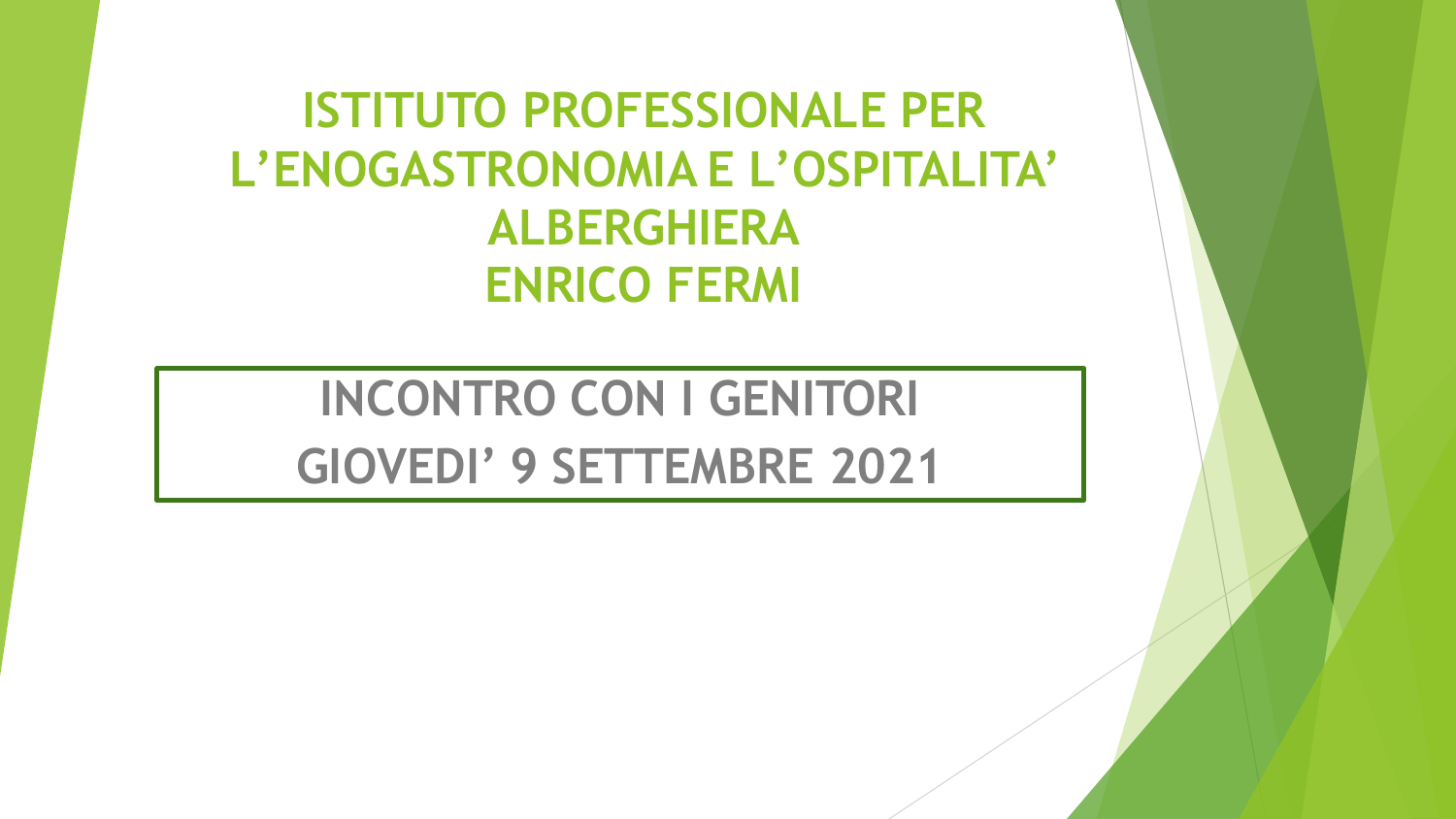# ISCRIZIONI A.S.2021/2022

- $\blacktriangleright$  CLASSE 1^ N. 5
- $\blacktriangleright$  CLASSE 2^ N. 2
- $\blacktriangleright$  CLASSE 3^ N.6
- $\blacktriangleright$  CLASSE 4^ N.2  $\blacktriangleright$  CLASSE 5^ N.2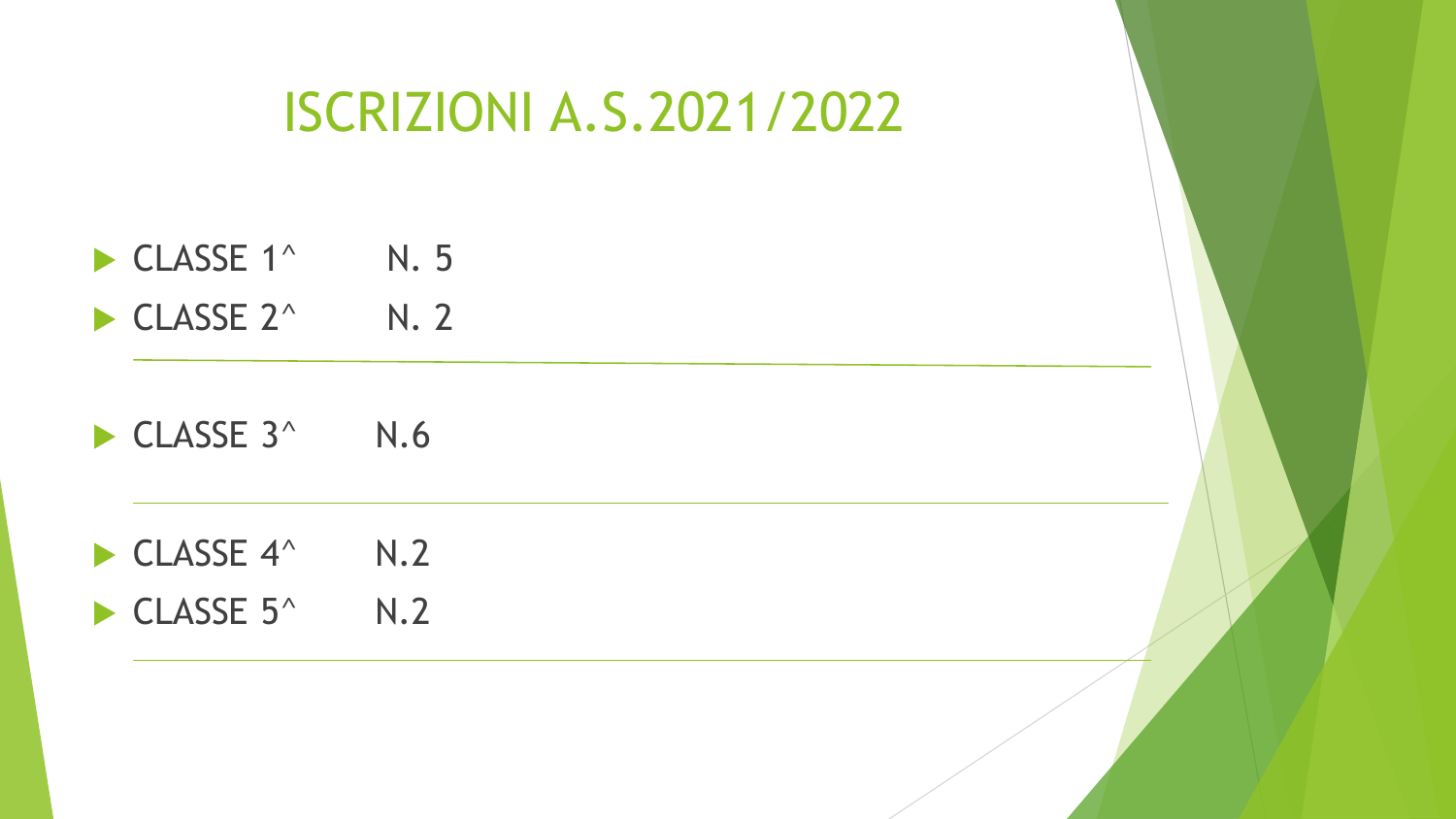# **DOCENTI**

 $\blacktriangleright$  CLASSE 1^-2^

- **POLI STEFANIA- ITALIANO**
- **LEONORI M. VIRGINIA-STORIA**
- **BIANCHI MIRIANA- MATEMATICA- TIC**
- **TRUPO IDA DIRITTO**
- SPIGARELLI ROBERTO-FRANCESE-INGLESE
- **BERTINI AGNESE-SCIENZE**
- **RASPA RICCARDO-MOTORIA**
- **LESTINI ALESSANDRO-CUCINA**
- > ZUGARINI MARCO-SALA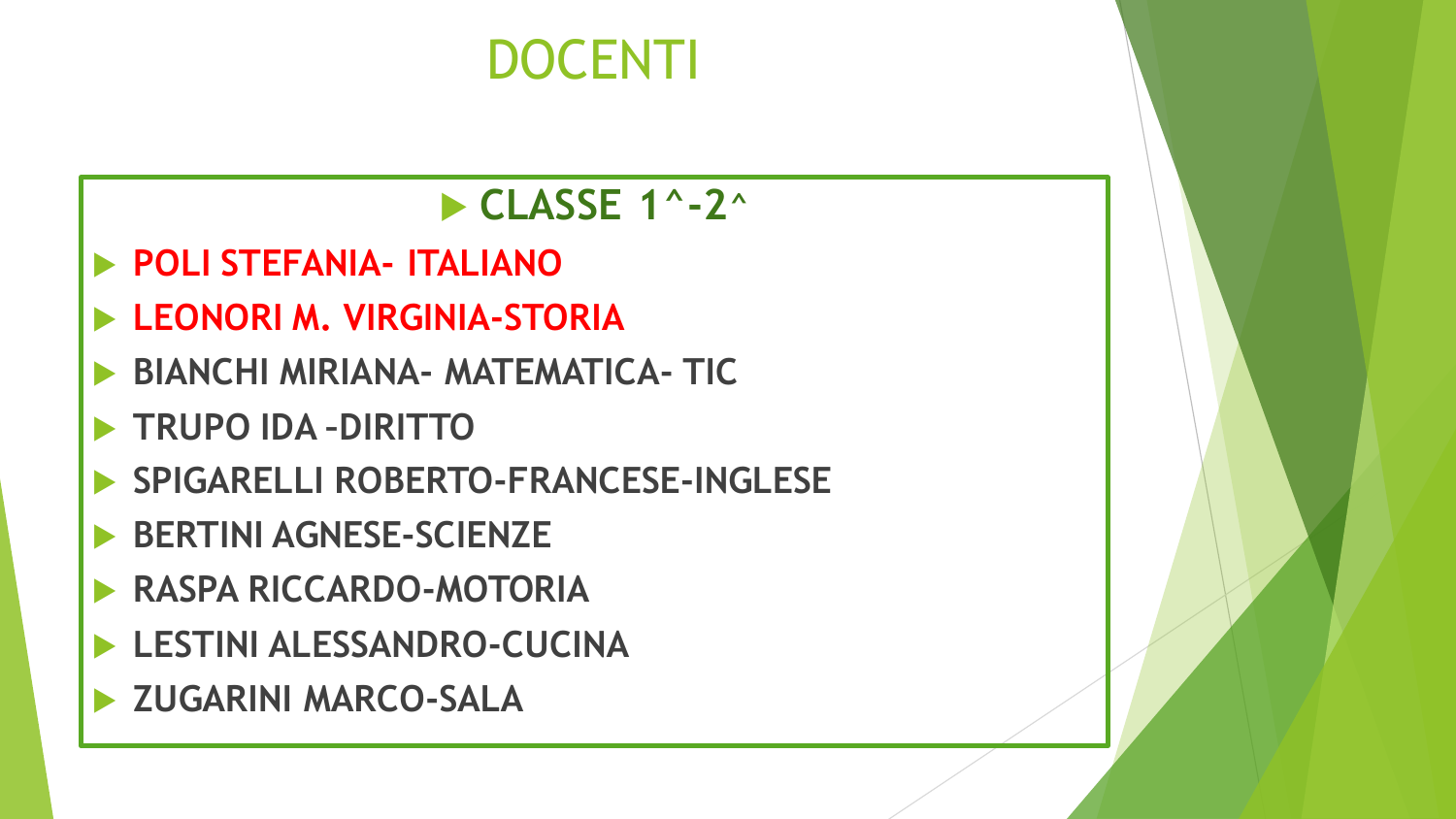### CLASSE 3<sup>^</sup>

- POLI STEFANIA- ITALIANO-STORIA
- **BIANCHI MIRIANA- MATEMATICA- TIC**
- TRUPO IDA-DIRITTO
- SPIGARELLI ROBERTO-FRANCESE-INGLESE
- BERTINI AGNESE-SCIENZE
- **RASPA RICCARDO-MOTORIA**
- LESTINI ALESSANDRO-CUCINA
- > ZUGARINI MARCO-SALA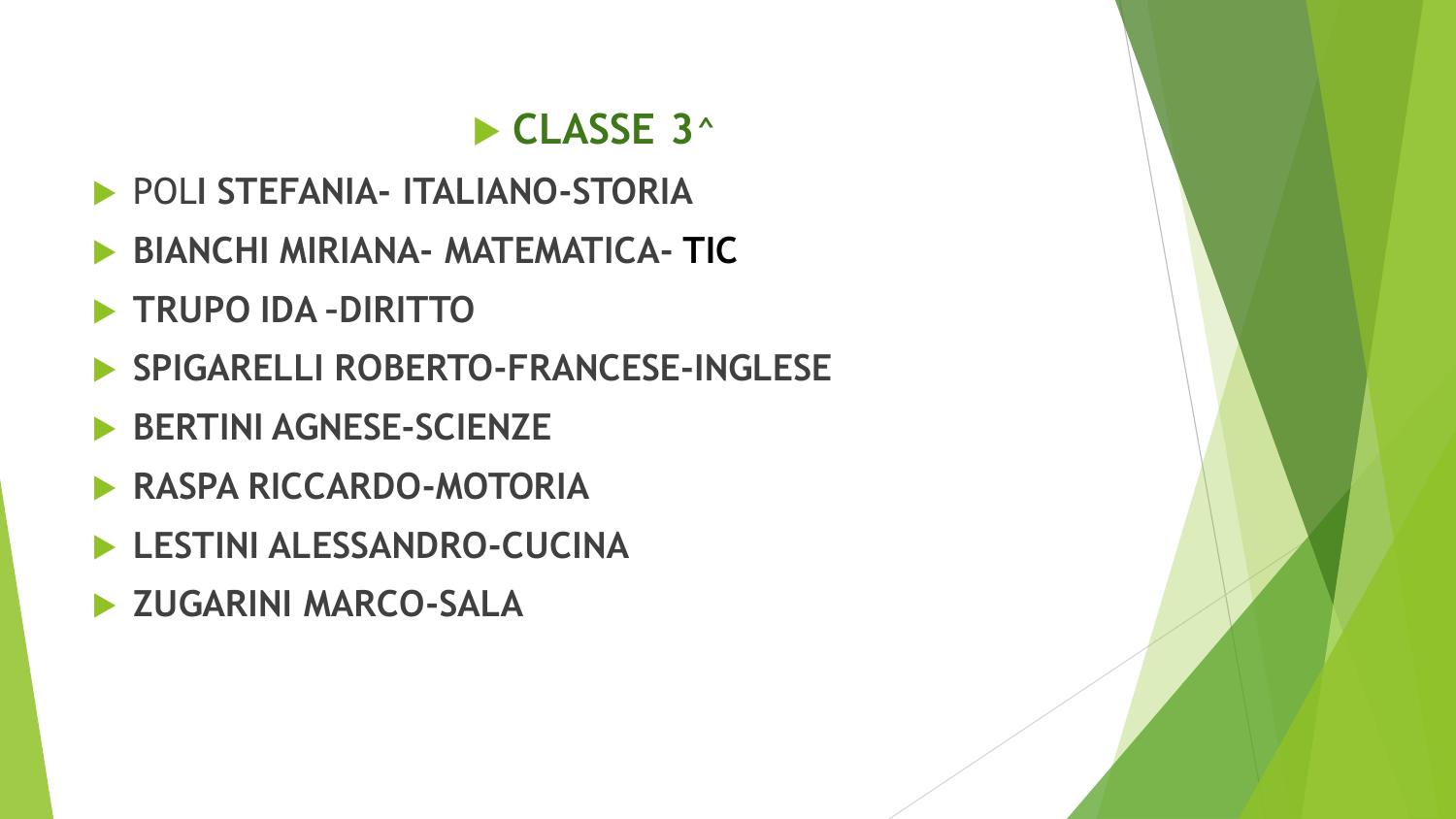### $\triangleright$  CLASSE 4^-5^

- LEONORIM. VIRGINIA- ITALIANO-STORIA
- POLI STEFANIA- ITALIANO-STORIA
- ROSATI LAURA- MATEMATICA
- **BIANCHI MIRIANA-TIC**
- TRUPO IDA DIRITTO
- SPIGARELLI ROBERTO-FRANCESE-INGLESE
- BERTINI AGNESE-SCIENZE
- **RASPA RICCARDO-MOTORIA**
- LESTINI ALESSANDRO-CUCINA
- > ZUGARINI MARCO-SALA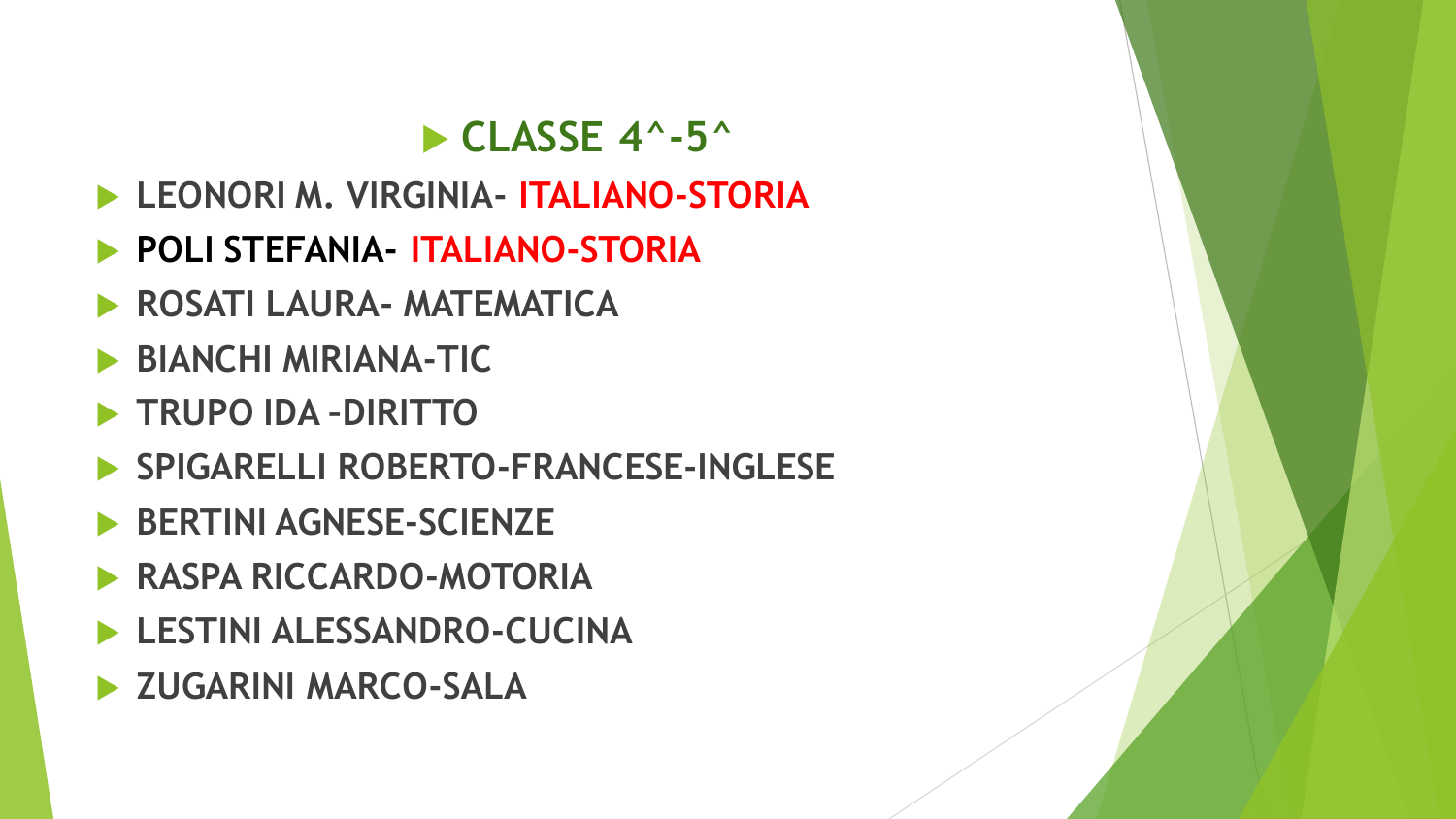# ORGANIGRAMMA

### **COLLABOTORI DEL DS**

- **LEONORI M. VIRGINIA- 1° COLLABORATORE- ……**
- **SPIGARELLI ROBERTO- 2° COLLABORATORE-….**

#### **FUNZIONI STRUMENTALI**

- **LEONORI M. VIRGIA- AGGIRNAMENTO E COORDINAMENTO DEI PROGETTI**
- **ROSATI LAURA-INCLUSIONE E VALUTAZIONE**
- **SPIGARELLI ROBERTO-COORDINAMENTO PCTO**

#### **COORDINATORI DI CLASSE**

- **BIANCHI MIRIANA- CLASSE 1^-2^**
- **BERTINI AGNESE- CLASSE 3^**
- **POLI STEFANIA- 4^-5^**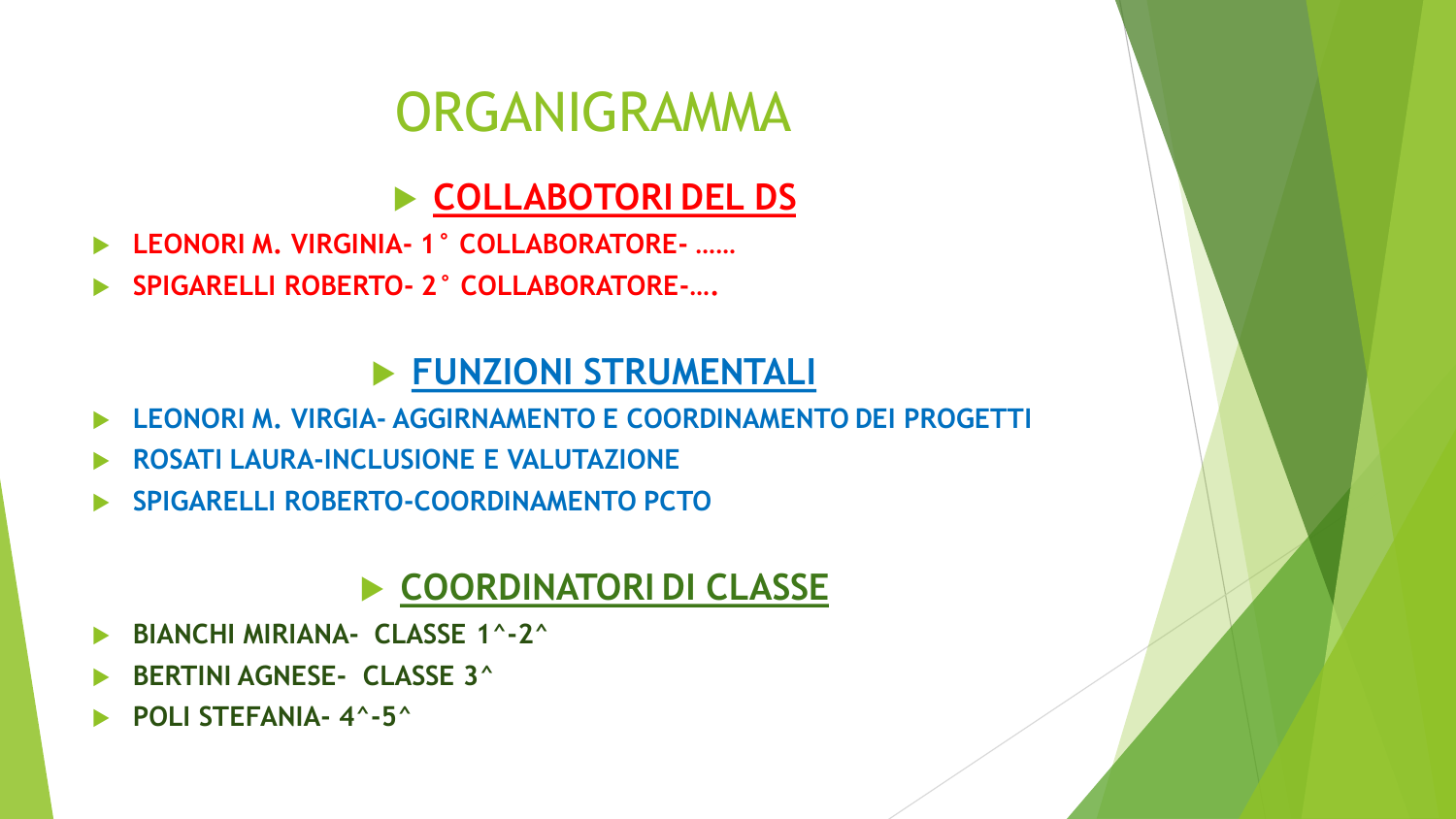## ORGANIGRAMMA

#### COMPONENTI GRUPPO GLI-GLO

COMPONENTE GENITORI

#### **REFERENTE ED. CIVICA**

TRUPO IDA

### **TUTOR PCTO**

ESTINI ALESSANDRO

#### **ANIMATORE DIGITALE**

SPIGARELLI ROBERTO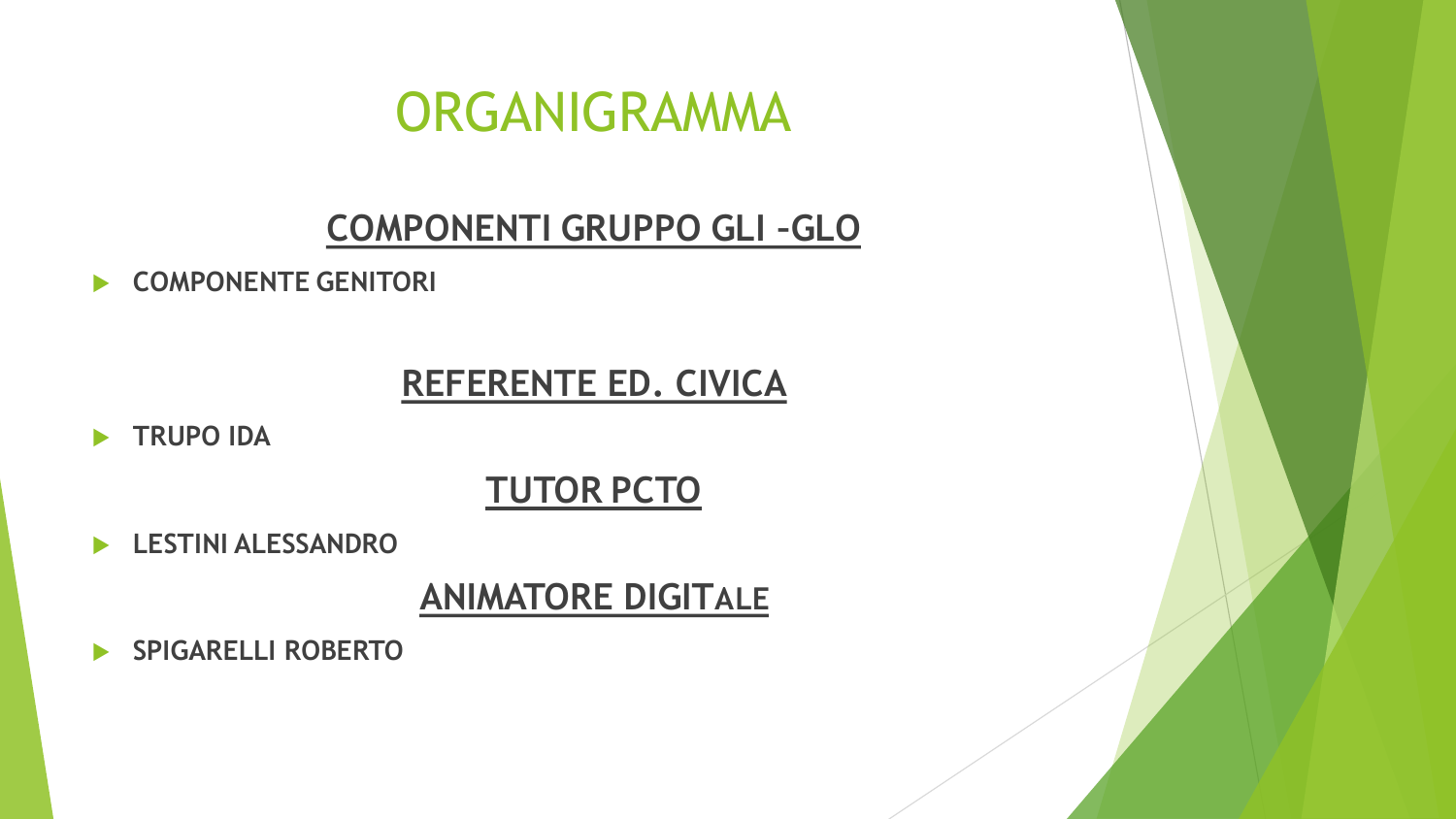# ORGANIGRAMMA

#### **COMPONENTI CONSIGLIO DI ISTITUTO**

- **LEONORI M. VIRGINIA**
- **ROBERTO SPIGARELLI**
- **GENITORI**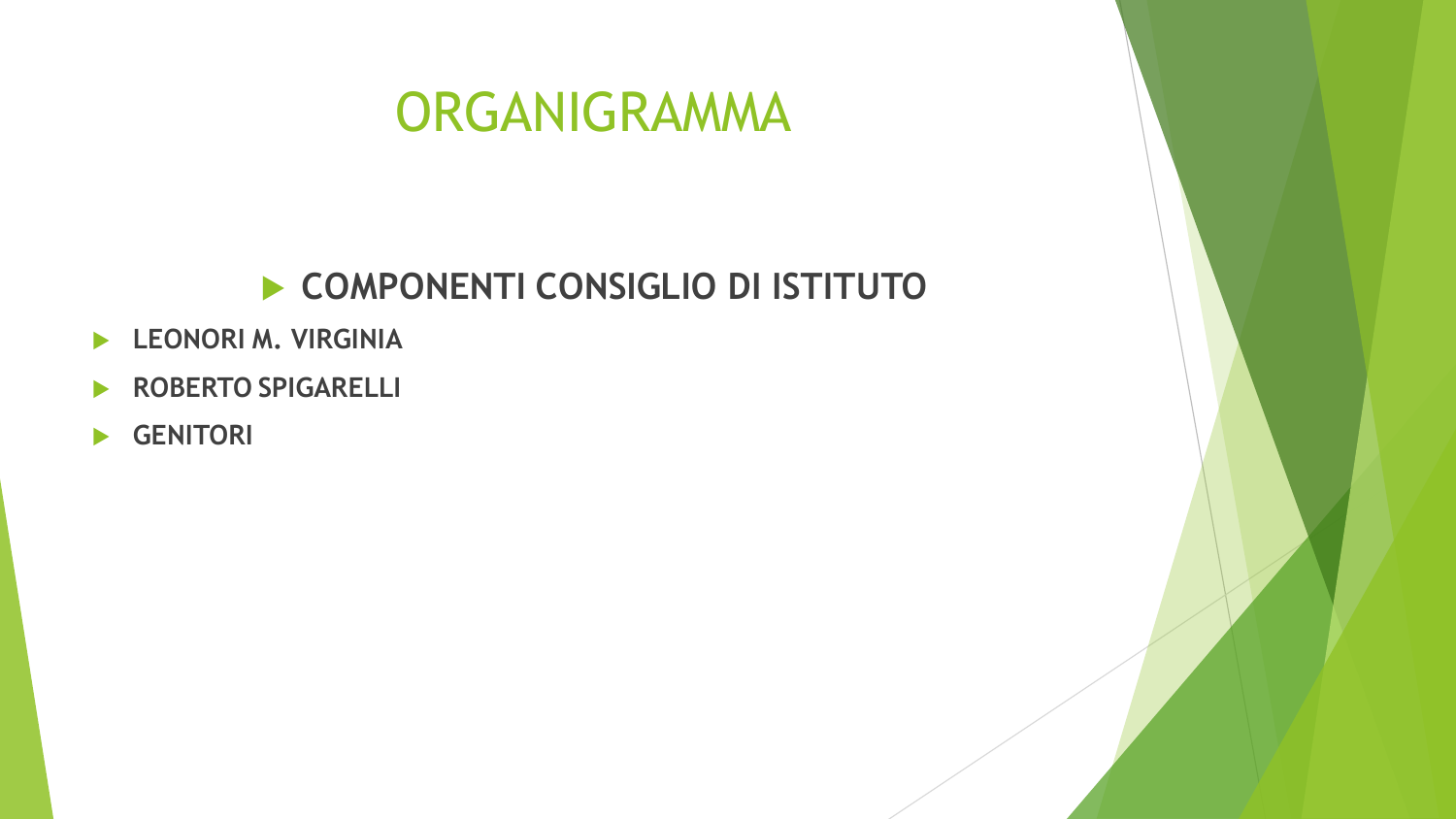# **ORARIO PROVVISORIO UDA**

#### FINALIZZATO ALL'ACCOGLIENZA-CONOSCENZA E ALL'OSSERVAZIONE

#### ▶ ORARIO DELLE LEZIONI

|                    | Istituto Enrico Fermi        |  |   |   |                |   |              |                |              |   |   |                |   |                  |   |   |              |   |          |  |                |              |   |   |              |   |  |                |   |   |                |   |  |
|--------------------|------------------------------|--|---|---|----------------|---|--------------|----------------|--------------|---|---|----------------|---|------------------|---|---|--------------|---|----------|--|----------------|--------------|---|---|--------------|---|--|----------------|---|---|----------------|---|--|
|                    | <b>ORARIO A.S. 2021/2022</b> |  |   |   |                |   |              |                |              |   |   |                |   |                  |   |   |              |   |          |  |                |              |   |   |              |   |  |                |   |   |                |   |  |
|                    | <b>LUNEDI</b>                |  |   |   |                |   |              | <b>MARTEDI</b> |              |   |   |                |   | <b>MERCOLEDI</b> |   |   |              |   |          |  | <b>GIOVEDI</b> |              |   |   |              |   |  | <b>VENERDI</b> |   |   |                |   |  |
|                    |                              |  | 3 | 4 | 5 <sub>1</sub> | 6 | $\mathbf{1}$ | 2              | 3            | 4 |   | 5 <sub>1</sub> | 6 | 1                | 2 | 3 | 4            | 5 | $6 \mid$ |  | 1              | 2            | 3 | 4 | 5            | 6 |  | 2              | 3 | Δ | 5 <sub>1</sub> | 6 |  |
| ROSATI             |                              |  |   |   |                |   |              |                |              |   |   |                |   |                  |   |   |              |   |          |  |                |              |   |   |              |   |  |                |   |   |                |   |  |
| <b>BIANCHI</b>     |                              |  |   |   | 1              |   |              |                |              |   |   |                |   |                  |   |   |              |   |          |  |                |              |   |   |              |   |  |                |   | 5 |                |   |  |
| <b>LEONORI ITA</b> |                              |  |   |   |                |   |              |                |              |   |   |                |   |                  |   |   |              |   |          |  |                |              |   |   |              |   |  |                |   |   |                |   |  |
| POLI               |                              |  |   |   |                |   |              |                |              | 5 |   |                |   |                  |   |   |              |   |          |  |                |              |   | Í | $\mathbf{1}$ |   |  |                |   |   |                |   |  |
| <b>TRUPO</b>       |                              |  |   |   |                |   | 5            |                | $\mathbf{1}$ |   |   |                |   |                  |   |   |              |   |          |  |                |              |   |   |              |   |  |                |   |   |                |   |  |
| <b>RASPA</b>       | 5                            |  |   |   |                |   |              |                |              |   |   |                |   |                  |   |   |              |   |          |  |                |              |   |   |              |   |  |                |   |   |                |   |  |
| <b>FRANCESE</b>    |                              |  |   |   |                |   |              |                |              |   |   |                |   |                  |   |   |              |   |          |  | $\mathbf{1}$   | $\mathbf{1}$ |   | 5 |              |   |  |                |   |   |                |   |  |
| <b>INGLESE</b>     |                              |  |   |   |                |   |              |                |              |   |   |                |   |                  |   | 5 | $\mathbf{1}$ |   |          |  |                |              |   |   |              |   |  |                | 1 |   |                |   |  |
| <b>BERTINI</b>     |                              |  |   |   |                |   |              |                |              |   | 1 |                |   |                  |   |   |              |   |          |  |                |              |   |   |              |   |  |                |   |   |                |   |  |
| <b>TIC</b>         |                              |  |   |   |                |   |              |                |              |   |   |                |   | 5                |   | 1 |              |   |          |  |                |              |   |   |              |   |  |                |   |   |                |   |  |
| <b>ZUGARINI</b>    |                              |  |   |   |                |   |              |                |              |   |   |                | 1 |                  |   |   | 5            |   |          |  |                |              |   |   |              |   |  |                |   |   |                |   |  |
| <b>LESTINI</b>     |                              |  |   |   |                |   |              |                |              |   |   |                |   |                  |   |   |              |   |          |  |                |              | 1 |   |              |   |  |                |   |   |                |   |  |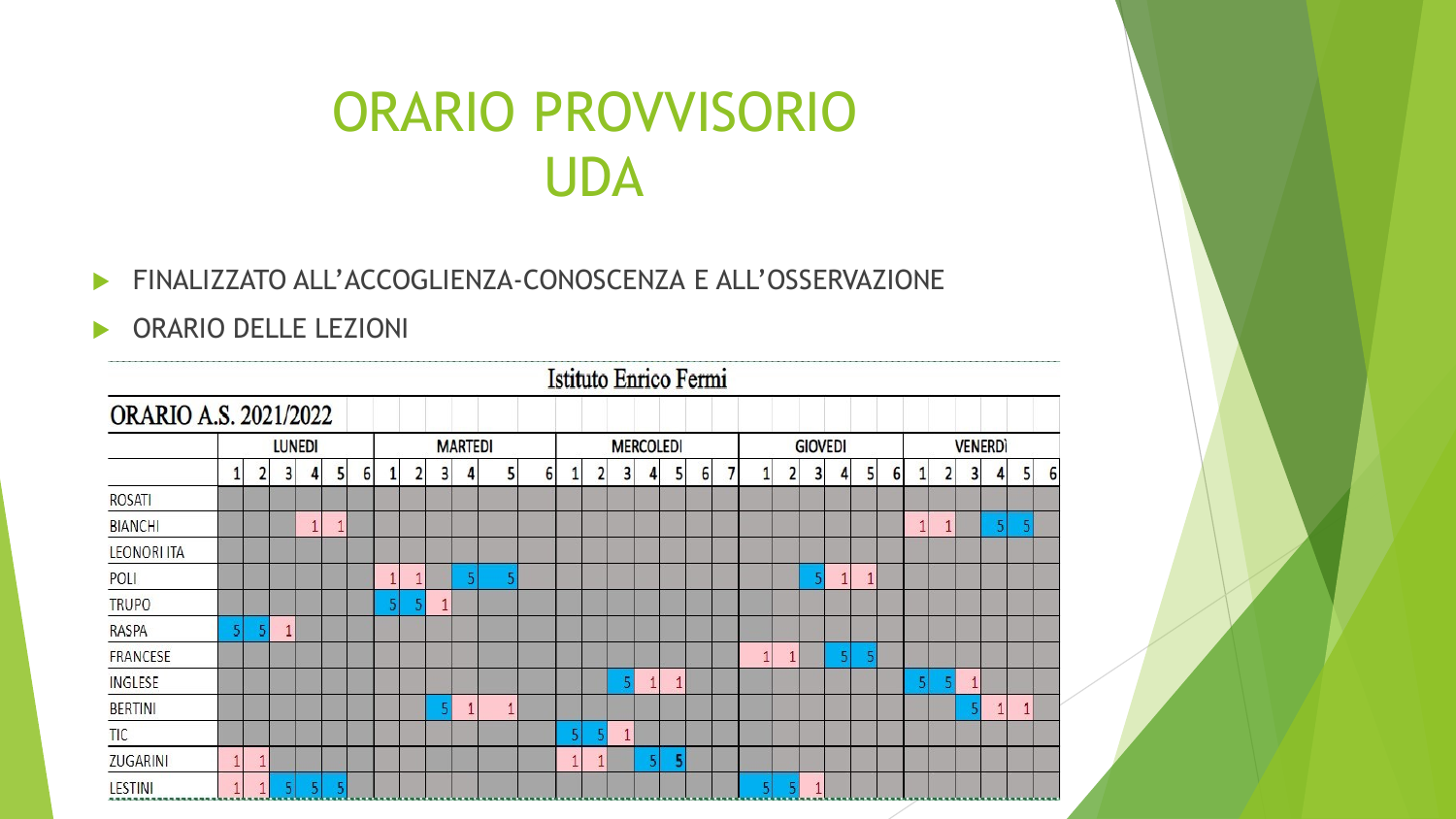## ORARIO PROVVISORIO

 **DAL 13 AL 24 SETTEMBRE DALLE ORE 8.10-13.20**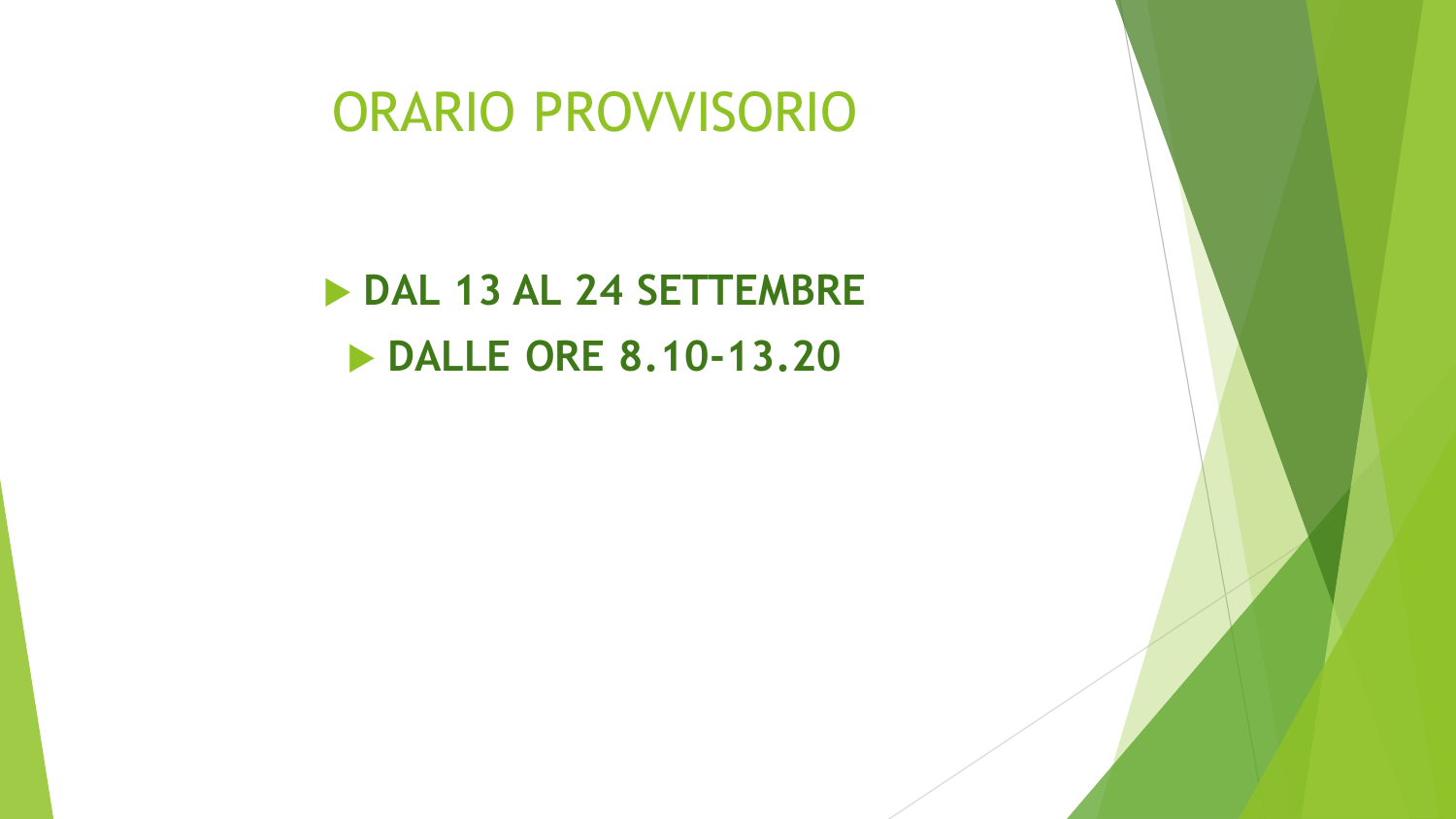**DALLE ORE 8.10 ALLE ORE 14.00**



**DALLE ORE 8.10 ALLE ORE 13.40**

**LUNEDI'- MARTEDI'-GIOVEDI'-VENERDI'** 

**DAL LUNEDI' AL VENERDI'**

# ORARIO DEFINITIVO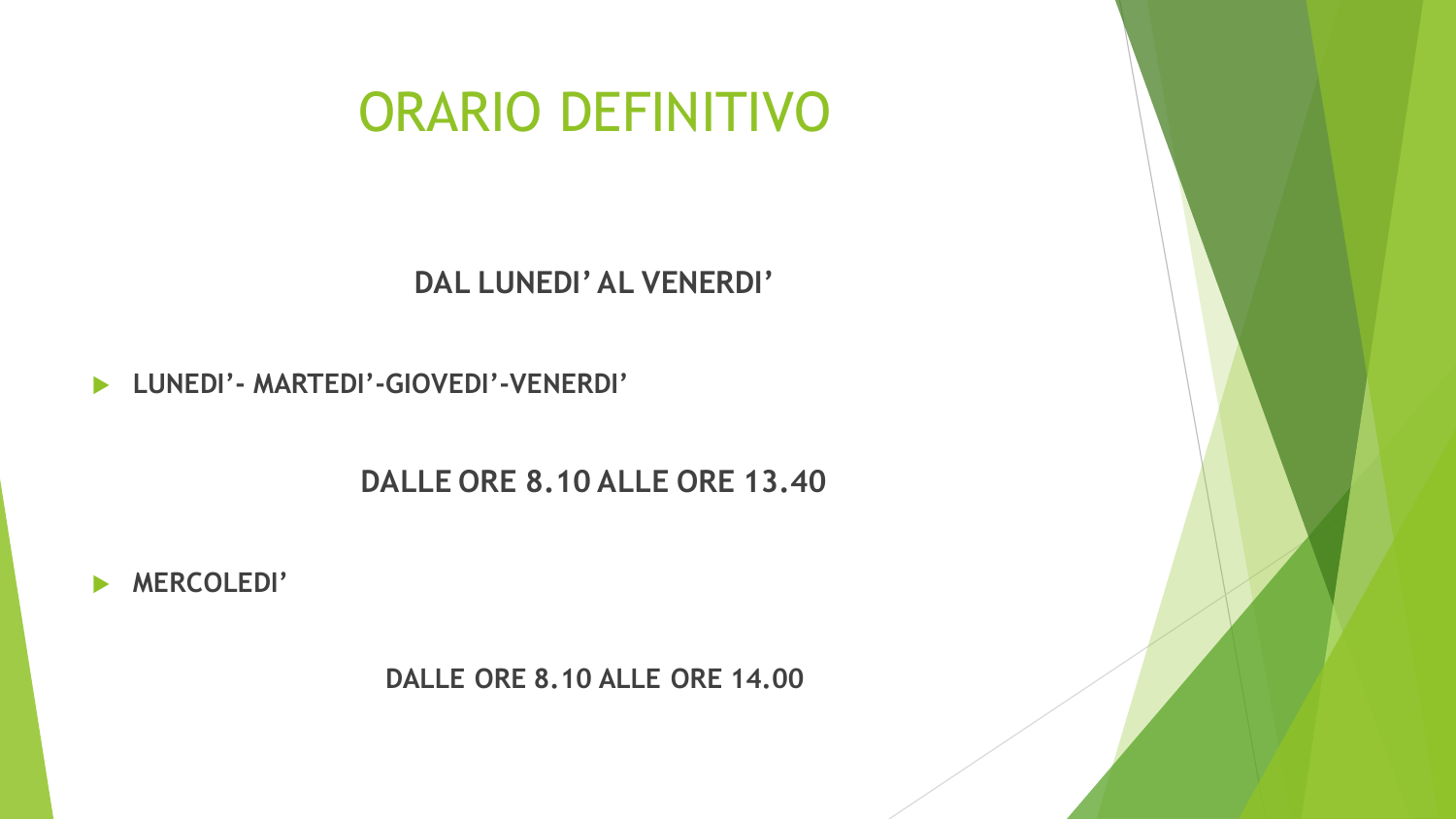# AMPLIAMENTO PTOF

 **CLIL-STORIA CL.1-2; CUCINA CLASSI 3-4-5 TECNOLOGIA DALLA CLASSE 1 ALLA CLASSE 5 CERTIFICAZIONI LINGUISTICHE ED INFORMATIVHE SUPPORTO ALLO STUDIO LUNEDI'-MERCOLEDI'-VENERDI' Dalle ore 17.30 alle 19.30 MARTEDI'-GIOVEDI' Dalle ore 15.00 alle 17.00 ERASMUS ▶ SPORTELLO DI ASCOLTO**